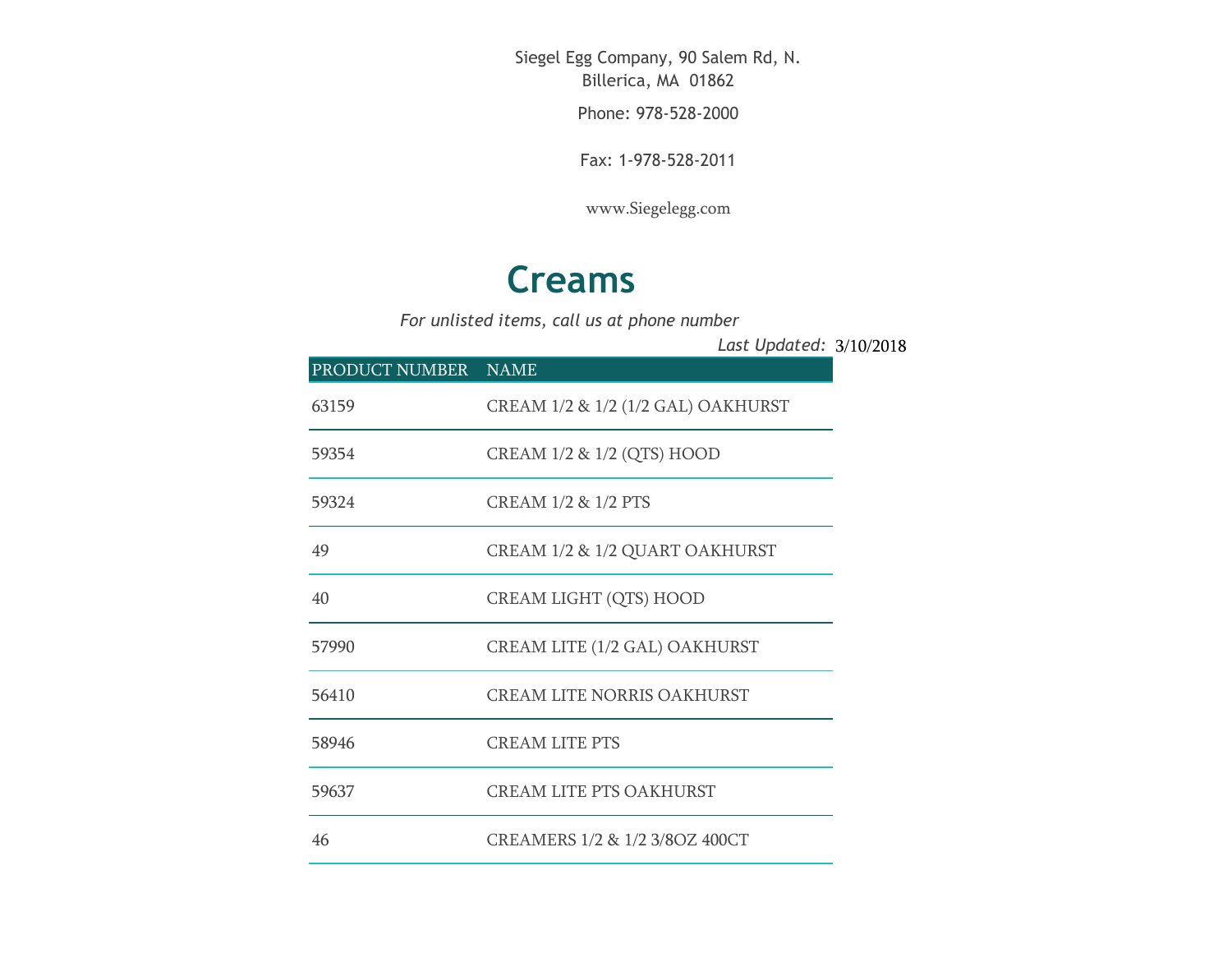## PRODUCT NUMBER NAME CREAMERS 3/8OZ H+H AESEPTIC CREAMERS LITE 3/8OZ 400CT HOOD CREAMERS LITE CREAM 3/8OZ CREME FRAICHE (VBC) 2/4.75# CREME FRAICHE 4/3# CABOT 2052 HEAVY CREAM 2/2.5 GAL HOOD HEAVY CREAM 36% (QTS) CROWLEY HEAVY CREAM 36% (QTS) HOOD HEAVY CREAM 40% (1/2 GAL) HOOD HEAVY CREAM 40% QTS CROWLEY HEAVY CREAM 5 GAL FRESH OAKHURST HEAVY CREAM PTS OAKHURST HEAVY CREAM QTS OAKHURST ICE CREAM CHOCOLATE ICE CREAM MIX 10% VANILLA 10QT ICE CREAM MIX 16% OAKHURST ICE CREAM MIX 5% CHOCOLATE HOOD